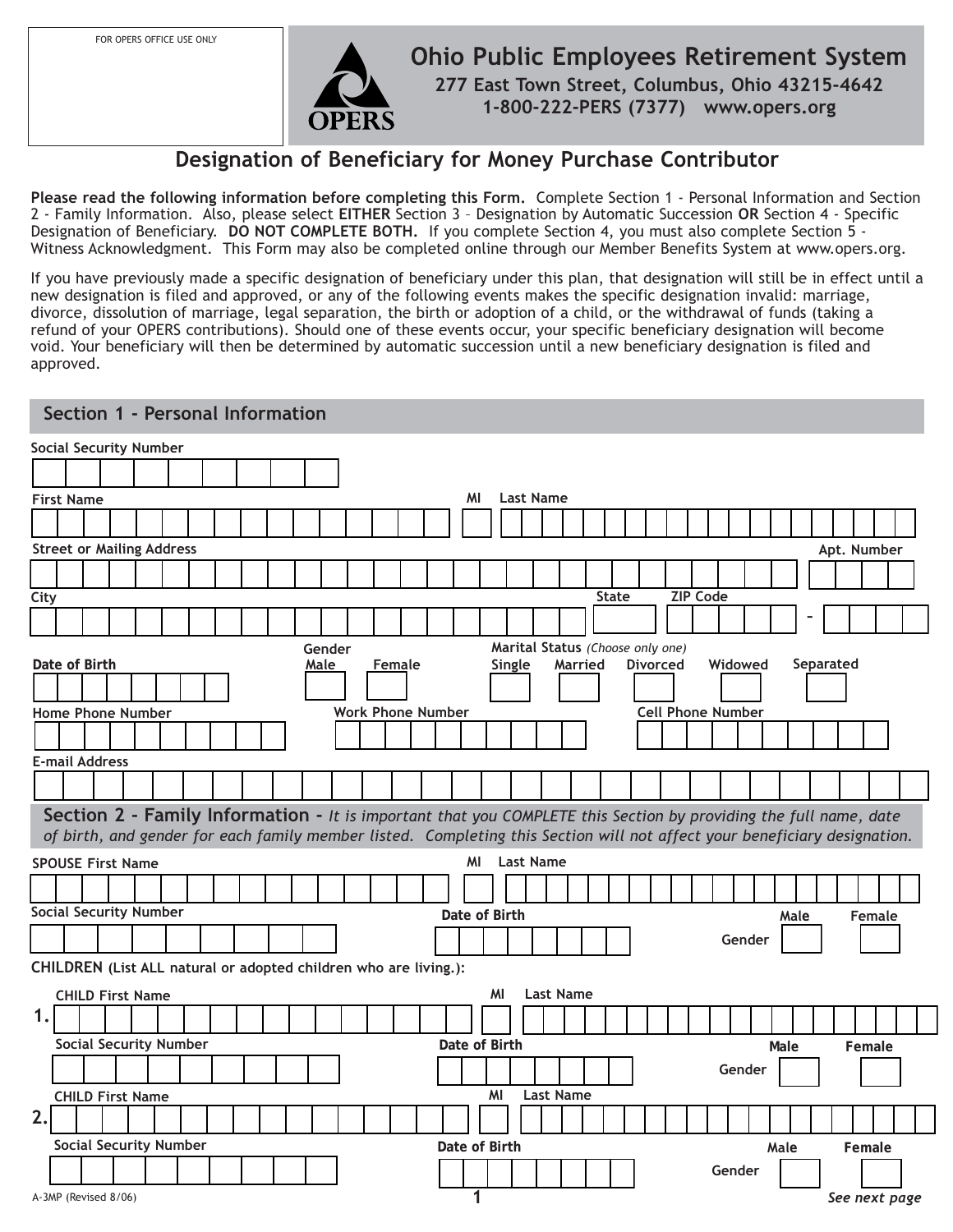### **Section 2 - Family Information continued from page 1.**

|    | <b>CHILD First Name</b>                                             |               |  |  |  |  |  |  |    | MI            | <b>Last Name</b> |  |  |  |  |        |      |      |  |        |        |  |
|----|---------------------------------------------------------------------|---------------|--|--|--|--|--|--|----|---------------|------------------|--|--|--|--|--------|------|------|--|--------|--------|--|
| 3. |                                                                     |               |  |  |  |  |  |  |    |               |                  |  |  |  |  |        |      |      |  |        |        |  |
|    | <b>Social Security Number</b>                                       |               |  |  |  |  |  |  |    | Date of Birth |                  |  |  |  |  |        |      | Male |  | Female |        |  |
|    |                                                                     |               |  |  |  |  |  |  |    |               |                  |  |  |  |  | Gender |      |      |  |        |        |  |
|    | <b>CHILD First Name</b>                                             |               |  |  |  |  |  |  |    | MI            | <b>Last Name</b> |  |  |  |  |        |      |      |  |        |        |  |
| 4. |                                                                     |               |  |  |  |  |  |  |    |               |                  |  |  |  |  |        |      |      |  |        |        |  |
|    | <b>Social Security Number</b>                                       |               |  |  |  |  |  |  |    | Date of Birth |                  |  |  |  |  |        | Male |      |  |        | Female |  |
|    |                                                                     |               |  |  |  |  |  |  |    |               |                  |  |  |  |  | Gender |      |      |  |        |        |  |
|    | <b>CHILD First Name</b>                                             |               |  |  |  |  |  |  |    | MI            | <b>Last Name</b> |  |  |  |  |        |      |      |  |        |        |  |
| 5. |                                                                     |               |  |  |  |  |  |  |    |               |                  |  |  |  |  |        |      |      |  |        |        |  |
|    | <b>Social Security Number</b>                                       |               |  |  |  |  |  |  |    | Date of Birth |                  |  |  |  |  |        |      | Male |  |        | Female |  |
|    |                                                                     |               |  |  |  |  |  |  |    |               |                  |  |  |  |  | Gender |      |      |  |        |        |  |
|    | <b>MEMBER'S PARENTS WHO ARE LIVING:</b><br><b>FATHER First Name</b> |               |  |  |  |  |  |  | MI |               | <b>Last Name</b> |  |  |  |  |        |      |      |  |        |        |  |
|    |                                                                     |               |  |  |  |  |  |  |    |               |                  |  |  |  |  |        |      |      |  |        |        |  |
|    |                                                                     | Date of Birth |  |  |  |  |  |  |    |               |                  |  |  |  |  |        |      |      |  |        |        |  |
|    |                                                                     |               |  |  |  |  |  |  |    |               |                  |  |  |  |  |        |      |      |  |        |        |  |
|    |                                                                     |               |  |  |  |  |  |  |    |               |                  |  |  |  |  |        |      |      |  |        |        |  |
|    | <b>MOTHER First Name</b>                                            |               |  |  |  |  |  |  | MI |               | <b>Last Name</b> |  |  |  |  |        |      |      |  |        |        |  |
|    |                                                                     |               |  |  |  |  |  |  |    |               |                  |  |  |  |  |        |      |      |  |        |        |  |
|    |                                                                     | Date of Birth |  |  |  |  |  |  |    |               |                  |  |  |  |  |        |      |      |  |        |        |  |
|    |                                                                     |               |  |  |  |  |  |  |    |               |                  |  |  |  |  |        |      |      |  |        |        |  |

**Section 3 - Designation by Automatic Succession -** *Under Ohio retirement law, Automatic Succession is determined in the following order of precedence: 1) Spouse, 2) Natural or adopted children, 3) Parents, 4) Estate. If you wish to have your beneficiary designation determined by Automatic Succession, please sign below.*

**I wish to have my beneficiary determined by Automatic Succession.**

**Today's Date** 

\_\_\_\_\_\_\_\_\_\_\_\_\_\_\_\_\_\_\_\_\_\_\_\_\_\_\_\_\_\_\_\_\_\_\_\_\_\_\_\_\_\_\_\_\_\_\_\_\_\_\_\_\_\_\_\_\_\_\_\_\_\_\_ Your *longhand* signature

**If you signed above in Section 3 - Designation by Automatic Succession STOP here.** However, if you did not complete Section 3 and you wish to designate a specific beneficiary(ies), Section 4 **MUST** be completed and signed by you and Section 5 **MUST** be completed and signed by two witnesses*.*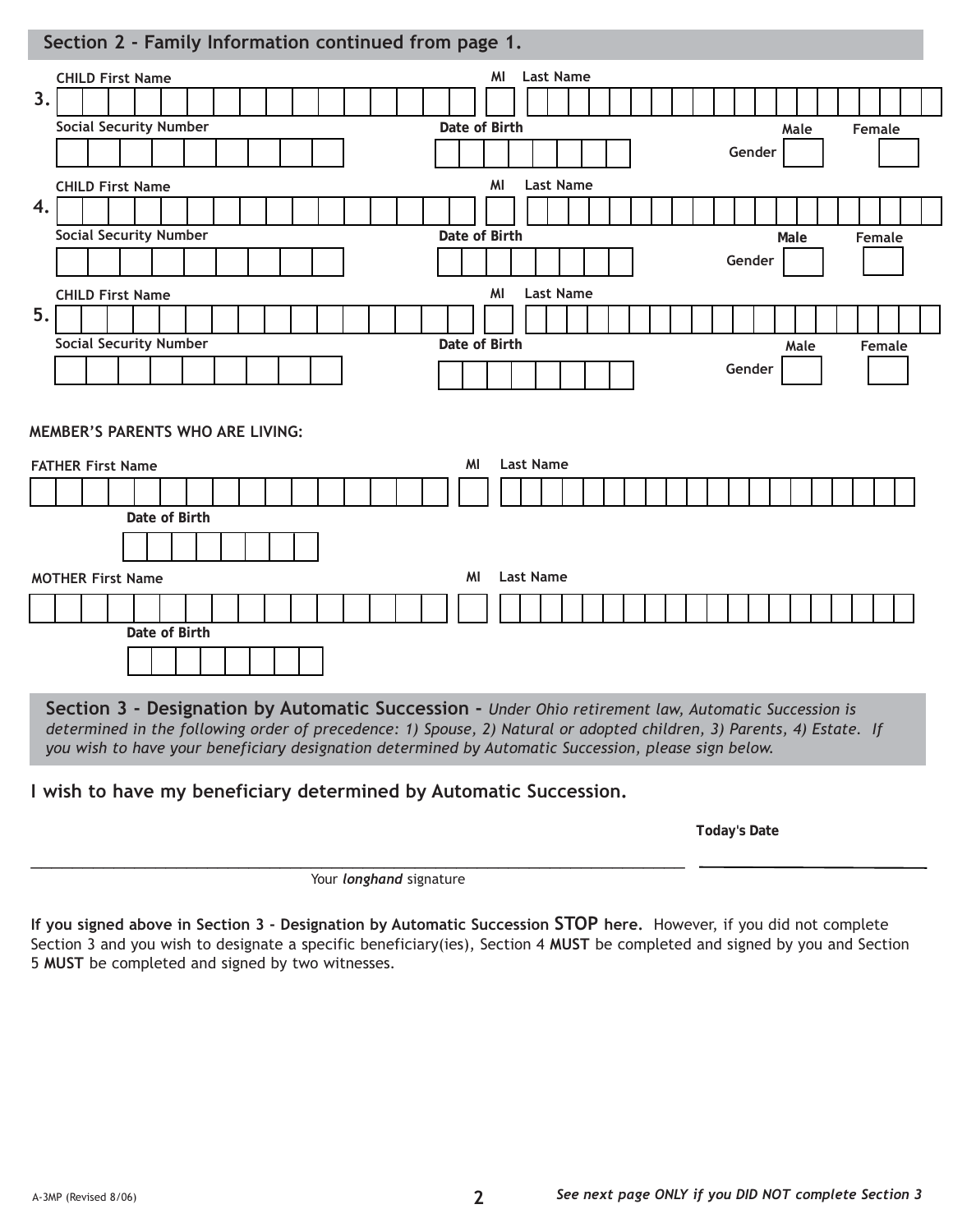## **Section 4 - Specific Designation of Beneficiary**

*Please consider the following information prior to making your beneficiary designation:*

- *In the event of your death while re-employed in an OPERS-covered position, your beneficiary(ies) will receive a lump sum payment(s).*
- *You may designate multiple (joint) beneficiaries to share equally a refund of the vested portion of your individual account.*
- *If you designate your estate, trust, or an institution, only lump sum payment(s) will be issued with no further benefits due. Please provide a copy of the trust document.*

**To list additional beneficiaries, use a separate page(s). Sign, date, and have each page witnessed by the two witnesses listed in Section 5.**

#### **PRIMARY BENEFICIARY(IES)**

|    |                                  |  |  |                               |  |  | First Name, MI, Last Name; or Trust, Estate, or Institution Name |  |  |  |               |  |  |  |  |              |   |   |                 |   |  |              |   |             |  |  |  |
|----|----------------------------------|--|--|-------------------------------|--|--|------------------------------------------------------------------|--|--|--|---------------|--|--|--|--|--------------|---|---|-----------------|---|--|--------------|---|-------------|--|--|--|
| 1. |                                  |  |  |                               |  |  |                                                                  |  |  |  |               |  |  |  |  |              |   |   |                 |   |  |              |   |             |  |  |  |
|    |                                  |  |  | <b>Social Security Number</b> |  |  |                                                                  |  |  |  | Date of Birth |  |  |  |  |              | M |   |                 | F |  | Relationship |   |             |  |  |  |
|    |                                  |  |  |                               |  |  |                                                                  |  |  |  |               |  |  |  |  | Gender       |   |   |                 |   |  |              |   |             |  |  |  |
|    | <b>Street or Mailing Address</b> |  |  |                               |  |  |                                                                  |  |  |  |               |  |  |  |  |              |   |   |                 |   |  |              |   | Apt. Number |  |  |  |
|    |                                  |  |  |                               |  |  |                                                                  |  |  |  |               |  |  |  |  |              |   |   |                 |   |  |              |   |             |  |  |  |
|    | City                             |  |  |                               |  |  |                                                                  |  |  |  |               |  |  |  |  | <b>State</b> |   |   | <b>ZIP Code</b> |   |  |              |   |             |  |  |  |
|    |                                  |  |  |                               |  |  |                                                                  |  |  |  |               |  |  |  |  |              |   |   |                 |   |  |              |   |             |  |  |  |
|    |                                  |  |  |                               |  |  | First Name, MI, Last Name; or Trust, Estate, or Institution Name |  |  |  |               |  |  |  |  |              |   |   |                 |   |  |              |   |             |  |  |  |
| 2. |                                  |  |  |                               |  |  |                                                                  |  |  |  |               |  |  |  |  |              |   |   |                 |   |  |              |   |             |  |  |  |
|    |                                  |  |  | <b>Social Security Number</b> |  |  |                                                                  |  |  |  | Date of Birth |  |  |  |  |              |   | M |                 | F |  | Relationship |   |             |  |  |  |
|    |                                  |  |  |                               |  |  |                                                                  |  |  |  |               |  |  |  |  | Gender       |   |   |                 |   |  |              |   |             |  |  |  |
|    | <b>Street or Mailing Address</b> |  |  |                               |  |  |                                                                  |  |  |  |               |  |  |  |  |              |   |   |                 |   |  |              |   | Apt. Number |  |  |  |
|    |                                  |  |  |                               |  |  |                                                                  |  |  |  |               |  |  |  |  |              |   |   |                 |   |  |              |   |             |  |  |  |
|    | City                             |  |  |                               |  |  |                                                                  |  |  |  |               |  |  |  |  | <b>State</b> |   |   | <b>ZIP Code</b> |   |  |              |   |             |  |  |  |
|    |                                  |  |  |                               |  |  |                                                                  |  |  |  |               |  |  |  |  |              |   |   |                 |   |  |              | ٠ |             |  |  |  |

**FIRST CONTINGENT BENEFICIARY(IES) -** *applies only in the event of death of ALL primary beneficiary(ies)*

|    | First Name, MI, Last Name; or Trust, Estate, or Institution Name |                               |  |  |  |  |  |  |               |               |  |  |  |              |        |   |                 |              |  |   |             |  |  |
|----|------------------------------------------------------------------|-------------------------------|--|--|--|--|--|--|---------------|---------------|--|--|--|--------------|--------|---|-----------------|--------------|--|---|-------------|--|--|
| 1. |                                                                  |                               |  |  |  |  |  |  |               |               |  |  |  |              |        |   |                 |              |  |   |             |  |  |
|    |                                                                  | <b>Social Security Number</b> |  |  |  |  |  |  | Date of Birth |               |  |  |  |              |        | M | F               | Relationship |  |   |             |  |  |
|    |                                                                  |                               |  |  |  |  |  |  |               |               |  |  |  | Gender       |        |   |                 |              |  |   |             |  |  |
|    | <b>Street or Mailing Address</b>                                 |                               |  |  |  |  |  |  |               |               |  |  |  |              |        |   |                 |              |  |   | Apt. Number |  |  |
|    |                                                                  |                               |  |  |  |  |  |  |               |               |  |  |  |              |        |   |                 |              |  |   |             |  |  |
|    | City                                                             |                               |  |  |  |  |  |  |               |               |  |  |  | <b>State</b> |        |   | <b>ZIP Code</b> |              |  |   |             |  |  |
|    |                                                                  |                               |  |  |  |  |  |  |               |               |  |  |  |              |        |   |                 |              |  |   |             |  |  |
|    | First Name, MI, Last Name; or Trust, Estate, or Institution Name |                               |  |  |  |  |  |  |               |               |  |  |  |              |        |   |                 |              |  |   |             |  |  |
| 2. |                                                                  |                               |  |  |  |  |  |  |               |               |  |  |  |              |        |   |                 |              |  |   |             |  |  |
|    |                                                                  | <b>Social Security Number</b> |  |  |  |  |  |  |               | Date of Birth |  |  |  |              |        | M | F               | Relationship |  |   |             |  |  |
|    |                                                                  |                               |  |  |  |  |  |  |               |               |  |  |  |              | Gender |   |                 |              |  |   |             |  |  |
|    | <b>Street or Mailing Address</b>                                 |                               |  |  |  |  |  |  |               |               |  |  |  |              |        |   |                 |              |  |   | Apt. Number |  |  |
|    |                                                                  |                               |  |  |  |  |  |  |               |               |  |  |  |              |        |   |                 |              |  |   |             |  |  |
|    | City                                                             |                               |  |  |  |  |  |  |               |               |  |  |  | <b>State</b> |        |   | <b>ZIP Code</b> |              |  |   |             |  |  |
|    |                                                                  |                               |  |  |  |  |  |  |               |               |  |  |  |              |        |   |                 |              |  | - |             |  |  |